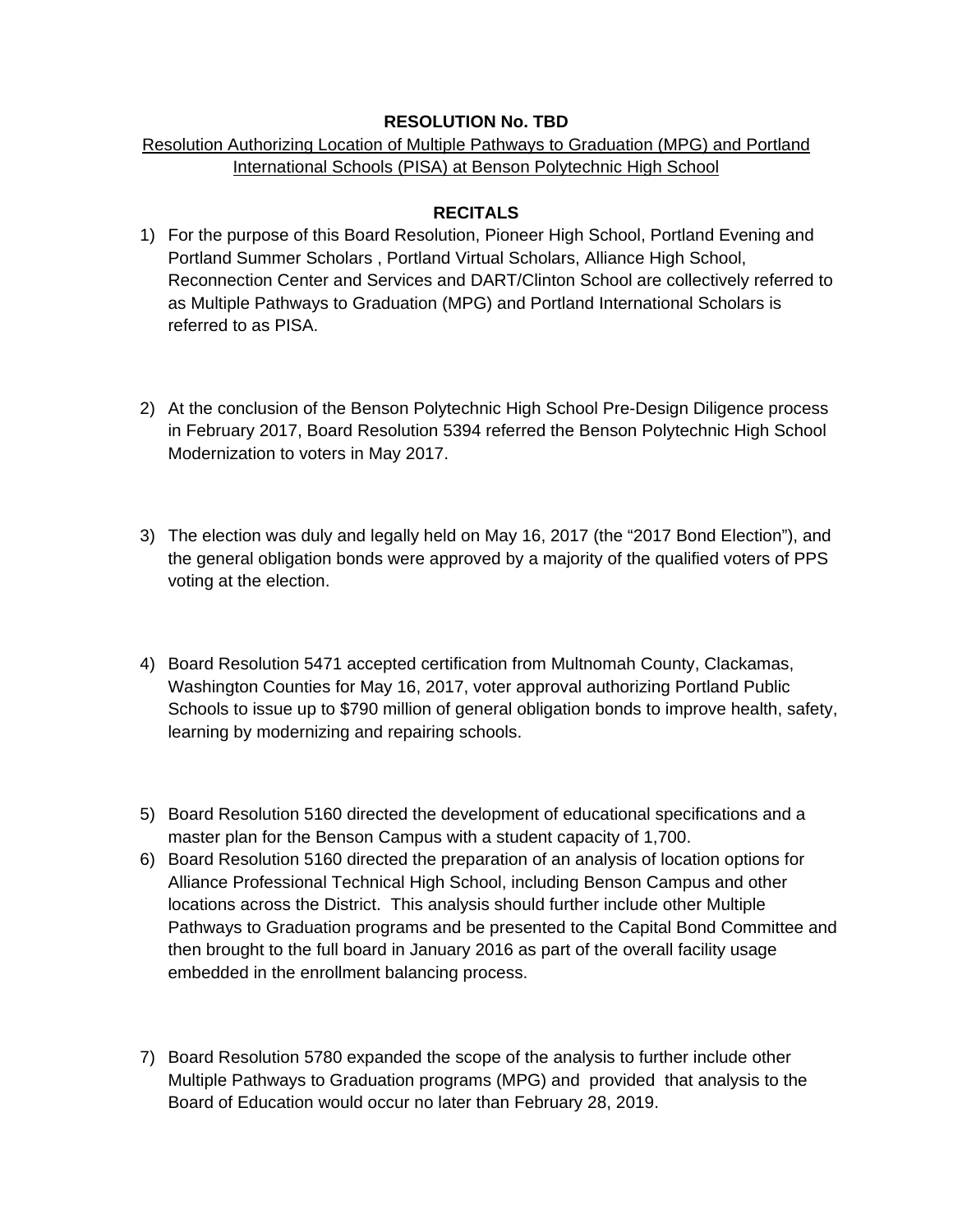- 8) Board Resolution 5780 notes that the Superintendent will engage with staff, students, and parents of all additional programs currently at Benson to learn about instructional program, wrap-around service needs, and to discuss preference/potential options for school program placement to include:
	- a) Building a dedicated multiple pathways building, funded through a future Bond proposal.
	- b) Remain co-located at Benson campus, with appropriate facility modifications.
	- c) Relocation of MPG to another PPS facility.

## **RESOLUTION**

- 1) The Board of Education approves the Superintendent's proposal to:
	- a) Co-locate Portland International Scholars (PISA), Pioneer High School, Portland Evening and Portland Summer Scholars and Portland Virtual Scholars within the Benson Polytechnic High School campus.
	- b) Build a dedicated building on Benson campus property for MPG programs: Alliance High School at Benson, Reconnection Center & Services, and DART/Clinton School, to be funded through a future Bond proposal.
	- c) All students and programs will be relocated during the construction phases of the project. Final temporary housing plans and schedules will be completed after detailed review of temporary location options with each program by the full design team (including the general contractor).
	- d) This temporary housing plan includes: Benson Polytechnic High School, including Pioneer High School programs , at the Marshall Campus; MPG programs (with the exception of Portland Evening and Portland Summer Schools) at Kenton School; and Portland Evening and Portland Summer Scholars and PISA at Grant High School, for the duration of the Benson Polytechnic High School modernization construction.
- 2) No later than March 31, 2019, the Superintendent will return to the Board of Education with the following information:
	- a) Updated plans incorporating the master plan revisions noted in Board Resolution 5780:

 i. Reduce the Master Plan square footage from approximately 368,000 square feet to approximately 364,500 square feet and incorporate the PPS Comprehensive High School Educational Specification for wrap-around services of Teen Parent Child Care & Food/Clothes closet into the approximate Master Plan square footage.

ii. Incorporate space for future visual and performing arts programs.

 iii. Include ADA and code-compliant access from Benson to Buckman field to ensure a safe route for school use.